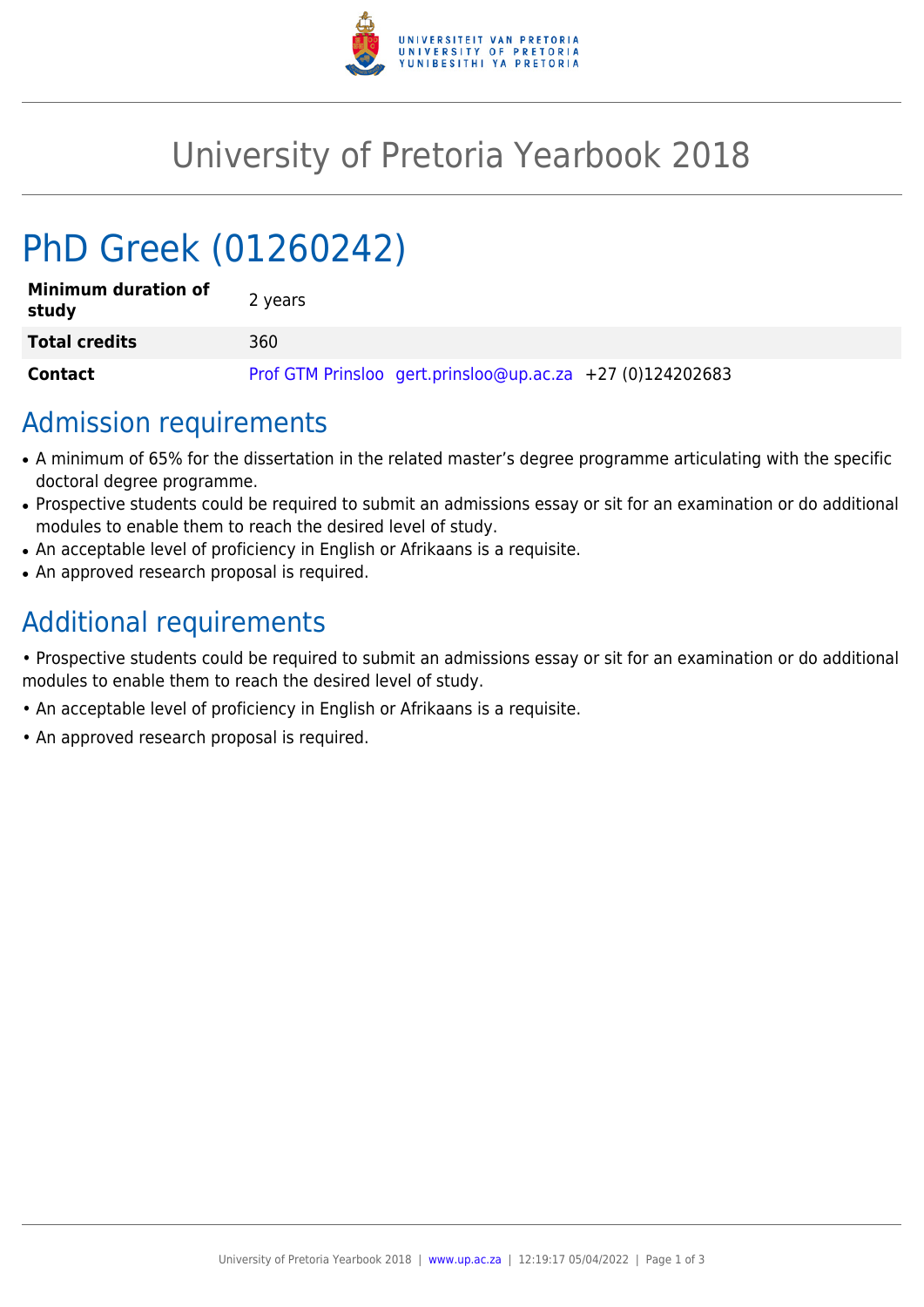

### Curriculum: Year 1

**Minimum credits: 360**

#### **Core modules**

[Thesis: Greek 991](https://www.up.ac.za/mechanical-and-aeronautical-engineering/yearbooks/2018/modules/view/GRK 991) (GRK 991) - Credits: 360.00